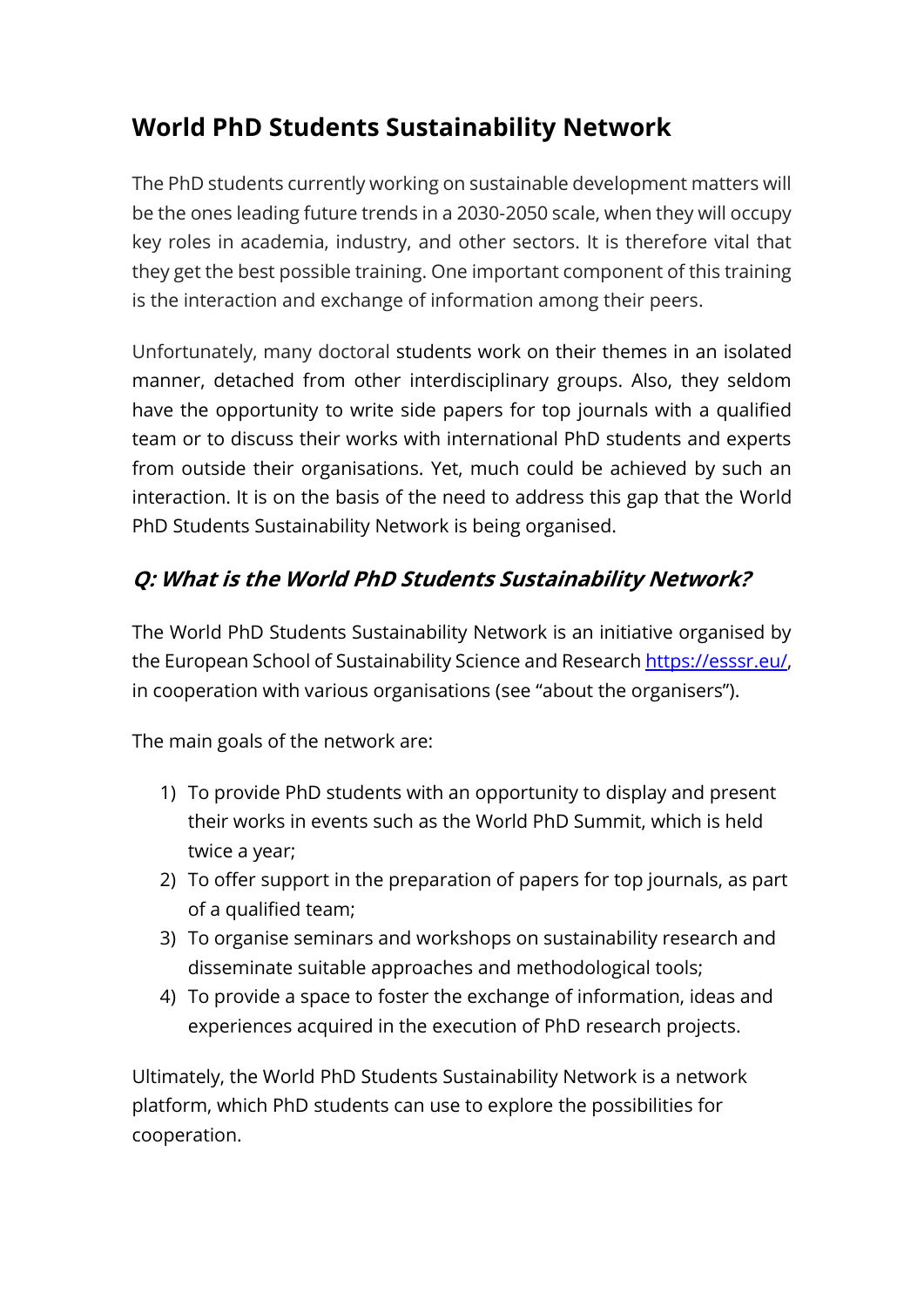### **Q: What are the requirements to members?**

World PhD Students Sustainability Network is free of any charges and is open to all doctoral students worldwide, working on matters related to sustainable development, at both an early stage and at an advanced stage of their work.

## **Q: How can I join the World PhD Students Sustainability Network?**

In order to register on the World PhD Students Sustainability Network, interested persons should send an expression of interest containing the following information to the organising team:

First name: Surname: Institution: Country: Contact e-mail: ORCID (optional): Title of the PhD work: Summary (200 words) of the project:

These details should be sent to: [iusdrp@ls.haw-hamburg.de](mailto:iusdrp@ls.haw-hamburg.de)

#### **About the organisers**

The World PhD Students Sustainability Network is an initiative organised by the European School of Sustainability Science and Research [https://esssr.eu/,](https://esssr.eu/) the Inter-University Sustainable Development Research Programme [https://www.haw-hamburg.de/en/ftz-nk/programmes/iusdrp/,](https://www.haw-hamburg.de/en/ftz-nk/programmes/iusdrp/) the European Alliance for Sustainability Research <https://esssr.eu/easr/> and Manchester Metropolitan University, UK. It is chaired by Professor Walter Leal, supported by an interdisciplinary and multi-national team.

#### **Further information:**

Hamburg University of Applied Sciences Faculty of Life Sciences Research and Transfer Centre "Sustainable Development and Climate